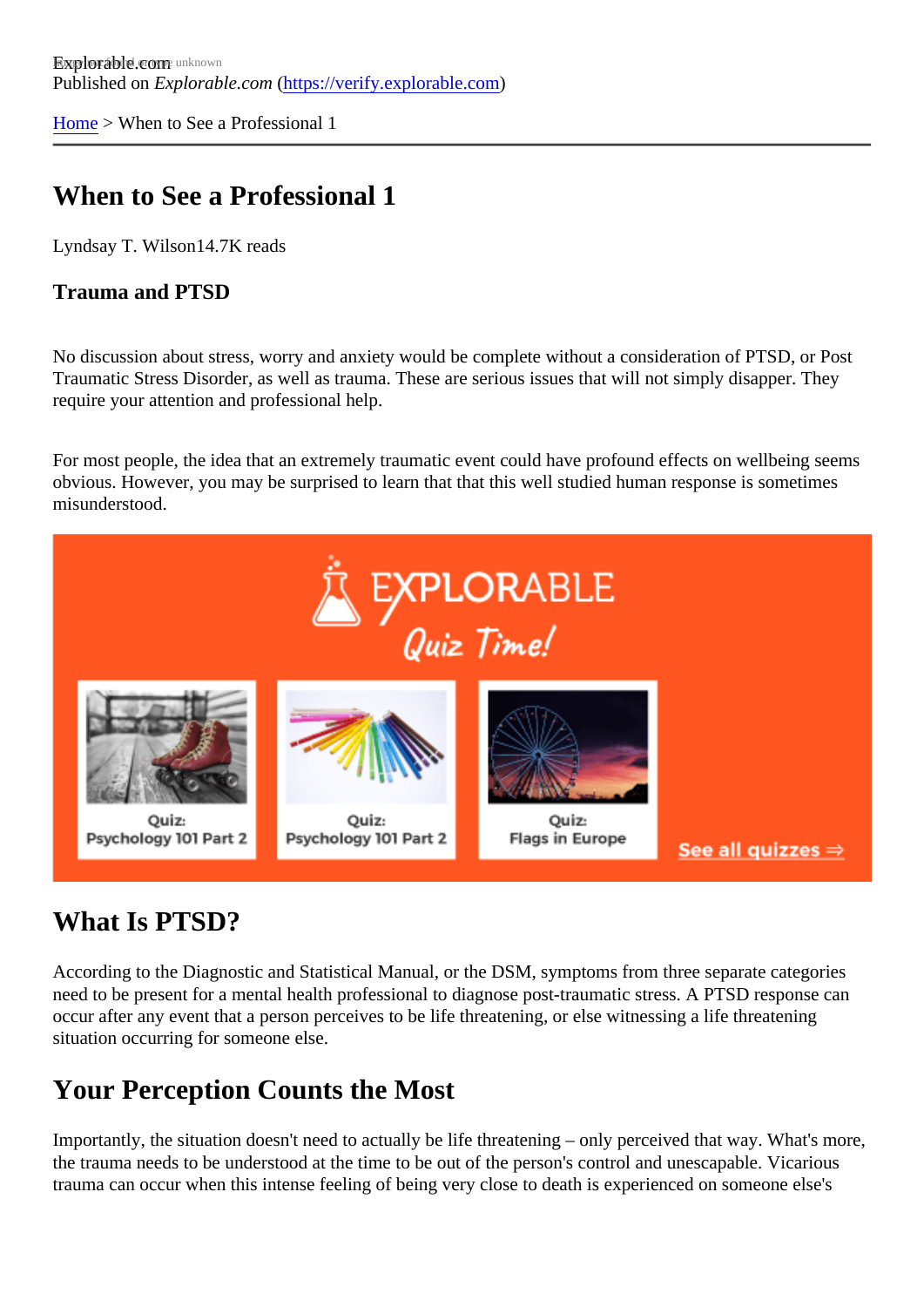behalf. Violent crimes, rape, war experiences, natural disasters and accidents can all fit this bill, but many people develop PTSD symptoms from merely the threat of these occurring.

# **Re-Experiencing Symptoms**

When a human being's life is threatened, the entire organism becomes hyper-alert, ready to mobilize any resources needed to "fight or flight." It's theorized that this heightened state is what sharpens the memory for traumatic events, causing people to feel like details are painfully burnt or etched into the memory with more intensity than other memories.

Re-experiencing symptoms include flashbacks, intrusive nightmares or being unable to stop thoughts and memories of the event rushing into awareness. The mind may feel like it's "replaying" all the stressful parts of a horrible movie, perhaps in an attempt to make sense of what were incredibly upsetting stimuli.

# **Hypervigilance Symptoms**

Stressful events can flood the body with adrenaline and cortisol, and cause ripple effects throughout the entire organism. The hypothalamus, pituitary gland and adrenal glands are in constant, delicate balance with each other and trauma can throw this out of whack.

# **What Is the Result of Hypervigilance?**

It can include symptoms like insomnia, being unable to focus on what's at hand, jumpiness and a heightened startle response. Family members of those who suffer PTSD know about this last phenomenon all too well: they'll approach their loved one from behind or surprise them in some way and their loved one may scream, jump or even lash out violently. It's as though the body's set point for panic has become disturbed, and the mind is constantly on the lookout for more potential trauma.

#### **Avoidance Symptoms**

The final cluster of symptoms, that may lead to a PTSD diagnosis, includes efforts to avoid everything that reminds the person of the original trauma. This could mean deliberately avoiding the street where a car accident occurred, ending conversations that might lead to discussion of the trauma, even "forgetting" about information related to the event.

The human mind has a remarkable ability to learn and adapt to its environment, and wanting to prevent further trauma is understandable. Some PTSD sufferers may find themselves developing mild phobias around certain words, images or places due to the trauma they associate with them.

# **Could You Have PTSD?**

Only a qualified professional can make a diagnosis. Lay people may be tempted to think that a particular event doesn't count as traumatic enough, or otherwise expect that a person should be more traumatized given a certain event. The truth is, we all respond differently to stress, and whether PTSD develops or not has to do with the intensity of the event, but also the person's appraisal of the situation.

A child, for example, may more readily feel out of control and threatened in a situation than an adult. Some researchers have found that in some cases, traumas like natural disasters are not as damaging psychologically as you would expect, probably because many people share the same experience and this